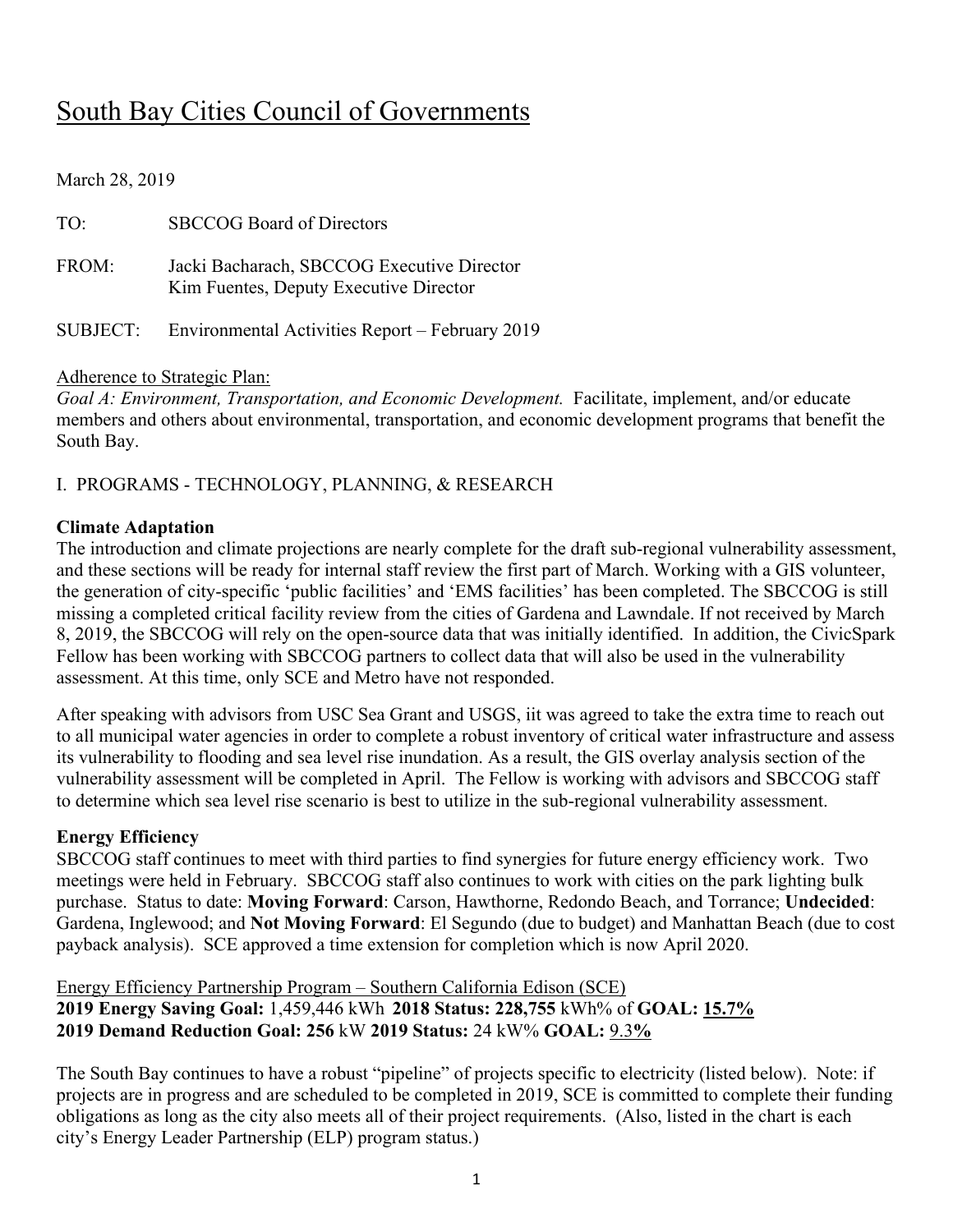| <b>City</b>          | <b>Current</b><br><b>ELP</b><br><b>Tier Level</b> | <b>Energy Efficiency Measures (EEMs)</b> | <b>Estimated</b><br>Completion<br><b>Date</b> | <b>Estimated kWh</b><br>savings | <b>Estimated</b><br>Incentive (\$) |  |
|----------------------|---------------------------------------------------|------------------------------------------|-----------------------------------------------|---------------------------------|------------------------------------|--|
| Carson               | Platinum                                          | <b>LED</b> Streetlights                  | Q1/19                                         | 588,596                         | \$234,752                          |  |
|                      |                                                   | <b>LED Sports Lighters</b>               | Q4/19                                         | 733,452                         | \$124,687                          |  |
| El Segundo           | Gold                                              | <b>Exterior LED Lighting</b>             | Q4/19                                         | 184,396                         | \$31,347                           |  |
| Gardena              | Gold                                              | Exterior & Interior Lighting             | Q4/19                                         | 78,125                          | \$13,281                           |  |
|                      |                                                   | Exterior & Interior Lighting             | Q2/19                                         | 284,534                         | \$24,626                           |  |
| Hawthorne            | Platinum                                          | <b>Exterior LED Lighting</b>             | Q4/19                                         | 194,254                         | \$38,851                           |  |
| Hermosa Beach        | Platinum                                          | <b>Exterior LED Lighting</b>             | Q4/19                                         | 29,574                          | \$5,915                            |  |
|                      |                                                   | LS-1 LED Streetlights                    | Q1/19                                         | 212,423                         | \$100,000                          |  |
|                      |                                                   | Chiller VFD/HVAC Controls                | Q2/19                                         | 238,000                         | \$63,645                           |  |
| Inglewood            | Platinum                                          | <b>Exterior LED Lighting</b>             | Q4/19                                         | 477,067                         | \$81,101                           |  |
|                      | Platinum                                          | <b>LED Sports Lighters</b>               | Q4/19                                         | 305,597                         | \$61,119                           |  |
| Manhattan Beach      |                                                   | Street lights (LS-1 to LS-2 conversion)  | Q4/19                                         | 517,922                         | \$103,584                          |  |
| Palos Verdes Estates | Platinum                                          | LED Lighting                             | Q4/19                                         | 33,739                          | \$7,240                            |  |
| Rancho Palos Verdes  | Platinum                                          | LED LS-1 to LS-2 Conversion              | Q4/19                                         | 557,976                         | \$240,992                          |  |
| Redondo Beach        | Gold                                              | <b>Exterior LED Lighting</b>             | Q4/19                                         | 381,513                         | \$64,857                           |  |
|                      |                                                   | LED Lighting                             | Q4/19                                         | 42,311                          | \$7,193                            |  |
| <b>Rolling Hills</b> | Gold                                              | LED Lighting                             | Q1/19                                         | 9,000                           | N/A                                |  |
|                      |                                                   | <b>Exterior LED Lighting</b>             | Q4/19                                         | 841,894                         | \$143,122                          |  |
| Torrance             |                                                   | LS-1 LED Streetlights                    | Q1/19                                         | 3,679,729                       | \$933,037                          |  |
|                      | Gold                                              | Interior LED Lighting                    | Q4/19                                         | 837,954                         | N/A                                |  |
|                      |                                                   | VFD & Pump Motor                         | Q2/19                                         | 172,003                         | \$29,240                           |  |
|                      |                                                   | Interior LED Lighting                    | Q2/19                                         | 16,741                          | N/A                                |  |
|                      |                                                   |                                          | Total                                         | 10,416,800                      | \$2,308,589                        |  |

Energy Efficiency Partnership Program – Southern California Gas Company (SCG) **2019 Goal:** 10,000 therms **2019 Status**: 0 therms installed **GOAL: 0%**

| Agency           | <b>Project</b>        | <b>Therm Savings</b>   Incentive |            |
|------------------|-----------------------|----------------------------------|------------|
| Torrance USD     | Pool heaters          | <b>TBD</b>                       | <b>TBD</b> |
| City of Torrance | Space heating boiler  | <b>TBD</b>                       | <b>TBD</b> |
|                  | Total $\vert 0 \vert$ |                                  |            |

SCE/SCG Strategic Plan Funding: The SBCCOG Energy Engineer continued to work with cities to complete benchmarking. The final report has been started – currently analyzing data. The project is expected to be completed in fall 2019.

HERO – PACE: SBCCOG continues to promote PACE financing for homeowners. The spreadsheet below covers the activity from each South Bay members' jurisdiction since the launch date through January 2019. Proceeds from HERO for 2018 Q4 = \$601.18. Proceeds for 2019 Q1 are expected in late March 2019. Total since program start in 2014 = \$29,847.34. Payments to SBCCOG are based on HERO programs that are completed in the South Bay. Activity through January 2019 is listed below: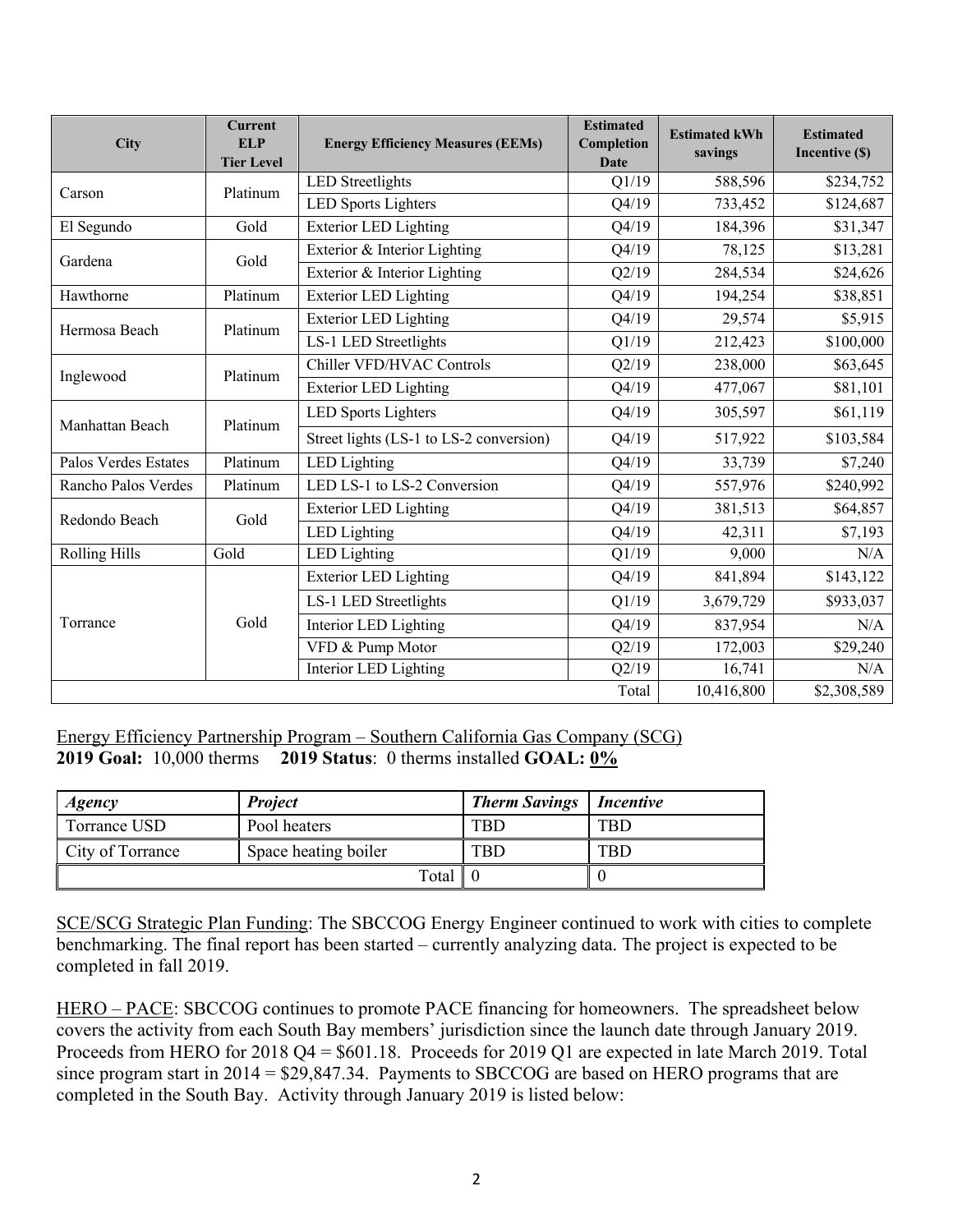|                              |                    | Eligible<br><b>Housing</b> | <b>Total</b><br><b>Applications</b> | <b>Applications</b> |                        | <b>Funded</b>   |                      | <b>Jobs</b>  |               |       |           | Solar kW         | <b>Annual kWh</b> | <b>Annual CO2</b>     |
|------------------------------|--------------------|----------------------------|-------------------------------------|---------------------|------------------------|-----------------|----------------------|--------------|---------------|-------|-----------|------------------|-------------------|-----------------------|
| <b>Member</b>                | <b>Launch Date</b> | Units <sup>*</sup>         | Received                            | <b>Approved</b>     | <b>Approved Amount</b> | <b>Projects</b> | <b>Funded Amount</b> | Created***   | <b>Energy</b> | Water | Renewable | <b>Installed</b> | Saved             | <b>Reduced (Tons)</b> |
| Carson                       | 5/23/14            | 21,478                     | 2.005                               | 1,306               | S91.709.899            | 749             | \$19,322,664         | 174          | 1.262         | 75    | 187       | 436              | 4,624,670         | 1,132                 |
| El Segundo                   | 5/23/14            | 4,227                      | 55                                  | 45                  | \$7,715,419            | 25              | \$639,286            |              | 30            |       |           | 18               | 170,939           | 41                    |
| Gardena                      | 5/23/14            | 12,413                     | 713                                 | 467                 | \$32,437,364           | 257             | \$6,406,311          | 58           | 419           | 27    | 42        | 82               | 1,240,645         | 302                   |
| Hawthorne                    | 5/23/14            | 11,772                     | 561                                 | 397                 | \$31,405,264           | 227             | \$5,192,735          | 47           | 356           | 12    | 42        | 79               | 1,151,338         | 280                   |
| Hermosa Beach                | 5/23/14            | 6,514                      | 55                                  | 40                  | \$8,413,706            | 19              | \$395,206            |              | 20            |       | 10        | 23               | 93,199            | 25                    |
| Inglewood                    | 5/23/14            | 19,071                     | 1,352                               | 889                 | \$62,770,876           | 493             | \$12,855,406         | 116          | 811           | 54    | 48        | 111              | 2,352,233         | 568                   |
| Lawndale                     | 5/23/14            | 5,272                      | 162                                 | 106                 | \$8,337,878            | 51              | \$1,367,357          | 12           | 89            |       | 12        | 30               | 282,859           | 71                    |
| Lomita                       | 5/23/14            | 4,619                      | 115                                 | 93                  | \$8,855,153            | 48              | \$1,187,680          | $\mathbf{1}$ | 77            |       | 14        | 39               | 325,459           | 80                    |
| Manhattan Beach              | 5/28/15            | 12,444                     | 93                                  | 81                  | \$18,235,351           | 41              | \$1,346,576          | 12           | <b>70</b>     |       | 26        | 93               | 442,439           | 115                   |
| Palos Verdes Estates         | 5/28/15            | 5,123                      | 38                                  | 34                  | \$7,516,281            | 10              | \$527,780            |              | 16            |       |           |                  | 78,276            | 20                    |
| Rancho Palos Verdes          | 5/23/14            | 14,837                     | 224                                 | 196                 | \$31,726,684           | 90              | \$2,608,491          | 24           | 153           |       | 20        | 71               | 728,626           | 176                   |
| Redondo Beach                | 3/24/15            | 20,477                     | 189                                 | 155                 | \$20,585,717           | 79              | \$1,561,997          | 14           | 115           |       | 18        | 37               | 442,331           | 108                   |
| <b>Rolling Hills</b>         | 5/23/14            | 706                        |                                     |                     | \$1,631,678            |                 | \$119,637            |              |               |       |           |                  | 995               |                       |
| <b>Rolling Hills Estates</b> | 5/23/14            | 3,104                      | 46                                  | 40                  | \$7,727,160            |                 | \$868,135            |              | 29            |       | 10        | 46               | 210,979           | 55                    |
| Torrance                     | 5/23/14            | 37,971                     | 743                                 | 603                 | \$65,265,862           | 336             | \$7,752,088          | 70           | 480           | 32    | 106       | 258              | 2,071,494         | 512                   |
| <b>Total</b>                 |                    | 180.028                    | 6.357                               | 4.458               | 404.334.293            | 2,450           | 62.151.350           | 560          | 3.929         | 242   | 547       | 1.335            | 14.216.484        | 3.484                 |

\* Eligible housing units based off Total Single Family Homes minus 5 units or more from the Department of Finance City/County Population and Housing Estimates, 1/1/2013. \*\*\* 1 job for every \$117,000 invested

#### YGRENE – PACE:

The SBCCOG also receives funding for Ygrene activities in the South Bay in return for promoting PACE. Ygrene payments to the SBCCOG for 2018 through Q4 are \$1,861.73 with a total of \$8,349.59 since 2016 when the program started. Payments to SBCCOG are based on Ygrene programs that are completed in the South Bay. Activity through January 2019 is listed below:

| District         | $#$ of         | Jobs         | Gallons of   | Annual       | Economic  | Lifetime CO <sub>2</sub> | Lifetime     | Annual   | Annual CO <sub>2</sub> |
|------------------|----------------|--------------|--------------|--------------|-----------|--------------------------|--------------|----------|------------------------|
|                  | Apps           | Created      | Water        | Gallons of   | Stimulus  | Reduced or               | <b>KWh</b>   | kWh      | Reduced or             |
|                  |                |              | Saved        | Water Saved  |           | Abated (Mtons)           | Saved        | Saved    | Abated (Mtons)         |
| Gardena          | $\overline{3}$ | $\mathbf{0}$ | $\theta$     | $\theta$     | \$0       | $\mathbf{0}$             | $\theta$     | $\Omega$ | 0.00                   |
| Hawthorne        | 2              |              | $\mathbf{0}$ | $\theta$     | \$120,000 | 58                       | 1,544,966    | 12,322   | 2.07                   |
| Inglewood        | 6              | $\theta$     | $\theta$     | $\theta$     | \$12,500  | 6                        | $\theta$     | 1,190    | 0.20                   |
| Lomita           |                | $\theta$     | $\theta$     | $\Omega$     | \$0       | $\theta$                 | $\theta$     | $\Omega$ | 0.00                   |
| Redondo<br>Beach | $\theta$       | $\theta$     | $\theta$     | $\theta$     | \$0       | $\mathbf{0}$             | $\Omega$     | $\theta$ | 0.00                   |
| Torrance         | $\mathbf{0}$   | $\theta$     | $\mathbf{0}$ | $\theta$     | \$0       | $\mathbf{0}$             | $\mathbf{0}$ | $\theta$ | 0.00                   |
| Total            | 12             |              | $\mathbf{0}$ | $\mathbf{0}$ | \$132,500 | 64                       |              | 13,512   | 9                      |

CA Green Business Network (CAGBN) & South Bay Green Business Assist Program (GBAP):

CAGBN - The current round of funding for both Hawthorne and Torrance ended in February. The goal was to have 10 businesses certified in each city with 5 businesses at the participant level. Results: Thirteen (13) businesses were certified in Hawthorne, with an additional 4 businesses at the participant level. Thirteen (13) businesses were certified in Torrance and 2 businesses at the participant level. During the month of February staff coordinated promotion of CAGBN through videotaping of elected officials Mayor Pat Furey of Torrance and Mayor Pro Tem Olivia Valentine of Hawthorne. The SBCCOG hosted the California Green Business Network in SoCal Best Practices meeting on February 13, 2019. There were representatives from the statewide CAGBN, Cities of Los Angeles, Huntington Beach, Long Beach, Hermosa Beach, Laguna Beach, Torrance, Hawthorne, Santa Monica, Fresno, Eastern Sierras, and County of Ventura. Topics discussed included best practices for outreach, certification, and recognition, "green" starter kits, and next steps for funding. It is the SBCCOG staff understanding that both Hawthorne and Torrance will be requesting additional funding for the next program year and plan on having the SBCCOG continue implementation.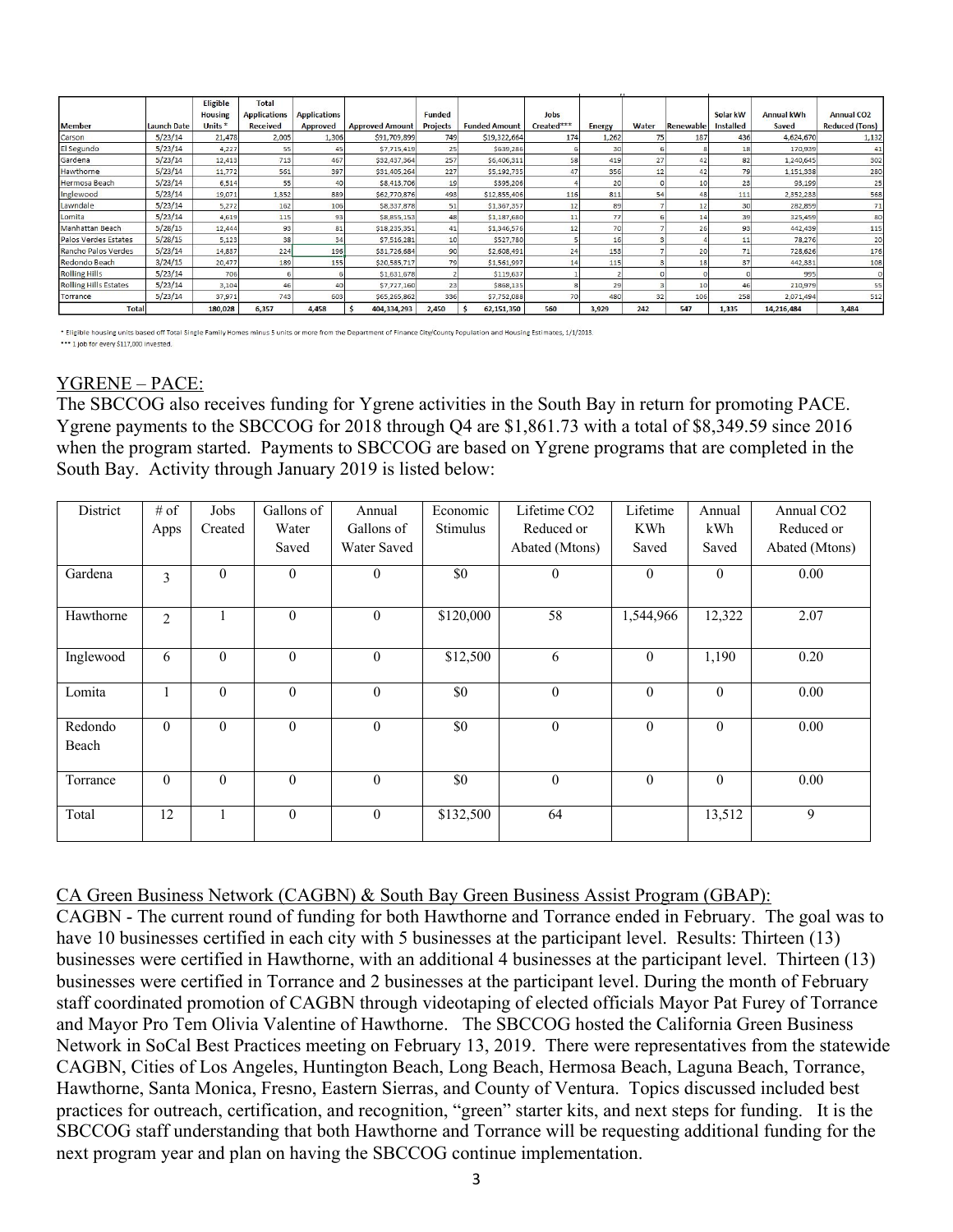CAGBN: SBCCOG staff continues to provide information on sustainability actions to local businesses. In addition, as businesses are certified through Hawthorne and Torrance, they also become GBAP participants. GBAP by city: Torrance (45), Lawndale (26), Hawthorne (24), Redondo Beach (16), El Segundo (15), Gardena (15), Carson (12), Inglewood (10), Manhattan Beach (8), Palos Verdes Estates (7), Rancho Palos Verdes (7), Hermosa Beach (5), Rolling Hills Estates (4), Lomita (3), Lennox (2), and Los Angeles County – Community of Westmont (1) for a total of **200** businesses in the program as of the end of February 2019.

#### **Water Conservation**

West Basin Municipal Water District Programs (West Basin) *Contract year is Sept. 1, 2018 through June 30, 2019\* \*The West Basin contract is for 10 months to align with the SBCCOG July 1 – June 30 fiscal year.* 

#### Task 1. Educational Outreach Support

#### *Exhibit Events*

*Contract goals:* 100 exhibit events, presentations, etc. *Status of goal:* completed 47 exhibit events, presentations, etc.

#### *Water Bottle Filling Station Program*

*Contract goals:* To assist with identifying locations for stations. *Status:* Public sites are eligible to install two (2) water bottle filling stations for the same Tax ID #

(changed from only one allowed in previous funding cycle). In February, SBCCOG staff worked on identifying parks with old water fountains.

#### Task 2. Support for Workshops & Events

*Educational Classes*

*Contract goals*: minimum of 5 and a maximum of 8 *Status of goals*: 3 completed; 1 scheduled SBCCOG staff worked in conjunction West Basin staff to schedule Landscape Transformation classes (MWD class offering). 1 class is scheduled for March 2019 in Lawndale.

#### *Rain Barrel Giveaway*

#### *Contract goal*: 5

*Status of goal*: 3 completed; 1 scheduled; 1 in process of being scheduled The next rain barrel event is scheduled for March 16, 2019. SBCCOG staff and West Basin staff identified Morningside High School in Inglewood at a potential site for the May 4, 2019 event in Division II.

#### *Greywater Workshops*

*Contract goal*: 5 workshops

*Status of goal*: 0 workshops completed

SBCCOG is working with West Basin staff to identify locations and dates in the Spring for the greywater workshops.

#### Task 3. Cash for Kitchens

*Contract goal*: target 200 commercial kitchens by Dec. 2019 this goal overlaps contract years *Status of goal*: 56 water surveys completed; No surveys were conducted in the month of February.

SBCCOG is waiting for WBMWD staff to provide new program specifics.

#### Task 4. Disadvantaged Community (DAC) Water-Energy Initiative Program (Clothes-Washer)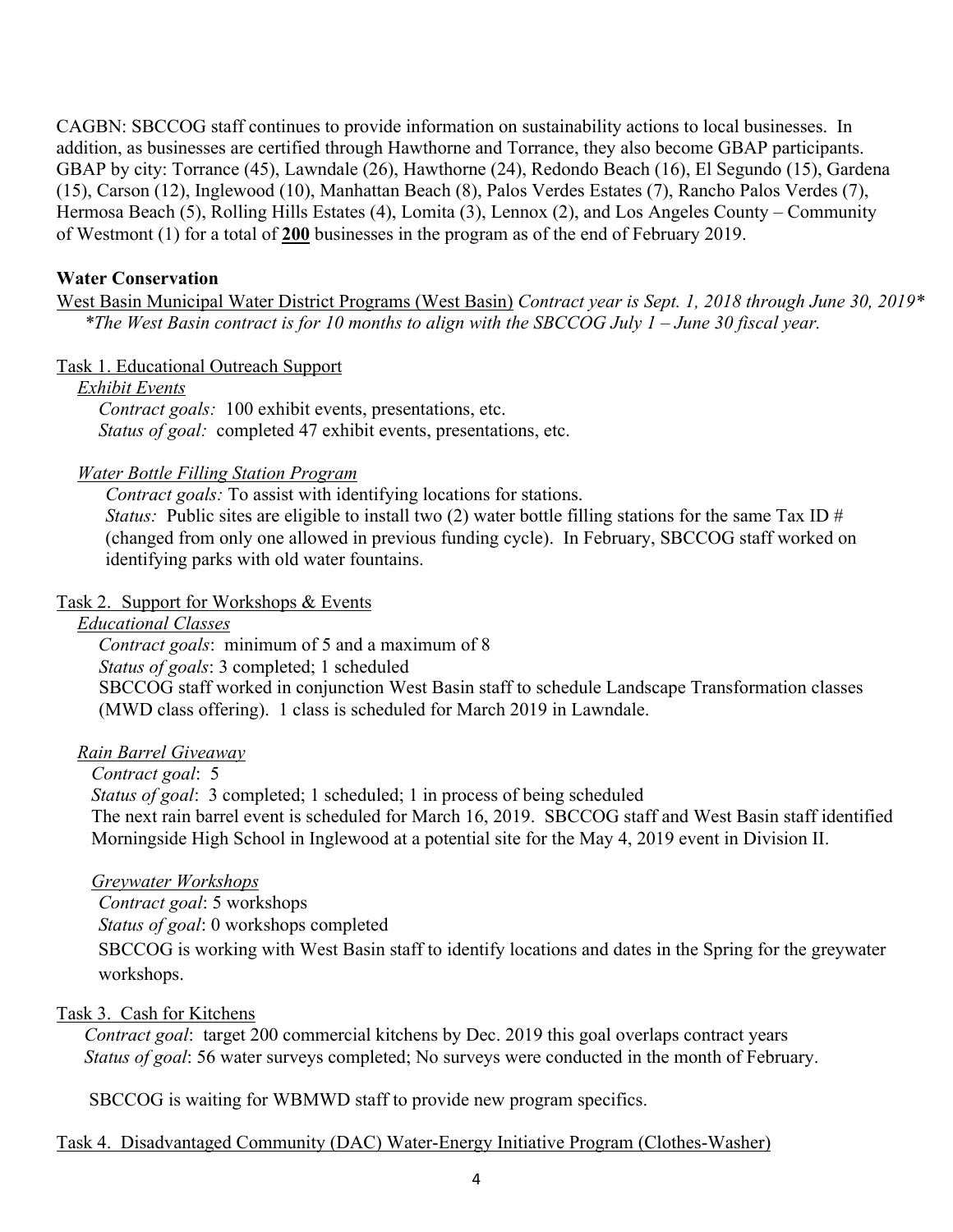*Contract goal:* provide outreach to DAC communities within West Basin's service area and provide free installation of 500 high-efficiency showerheads, 1,500 faucet aerators, and 500 clothes washers. *Status of goal*: SBCCOG staff will be assisting West Basin with this program when it is rolled out in the next 2 months. West Basin is developing the application process and identifying a company to deliver the washing machines to qualified households.

Torrance Water *Contract year is July 1, 2018 through June 30, 2019*

Task 1: Support for educational classes (California Friendly Landscape Training (CFLT) or Turf Removal (TR) Class and community events *(This goal is dependent upon Torrance establishing classes).*

*Contract goal:* as requested

*Status of goal:* 9 CFLT/TR/Greywater classes completed. A CFLT class was held on February 23rd at West High School. Torrance has scheduled 1 class per month between March and May 2019.

#### Task 2: Cash for Kitchens

*Contract goal:* 10 new commercial kitchens; 10 follow-up site visits *Status of goal: 2* follow-up site visits completed. Staff continues to identify kitchens in Torrance.

Water Replenishment District of Southern California (WRD) *Contract year is March 21, 2018-June 30, 2019.*  Ongoing promotion of WRD programs continues through the SBCCOG's information kiosk, e-newsletters, and other social media channels for the month of February. The April offsite meeting of the SBCCOG Partners will be held at WRD headquarters.

Sanitation Districts of LA County (LACSD) *Contract year is January 1-June 30, 2019* The Sanitation Districts has requested our contract be aligned with the fiscal year. *Contract goals*: Schedule up to 2-3 Sanitation Districts-related presentations *Status of goals*: 1 presentation was held in February.

Los Angeles Department of Water and Power (LADWP) *Contract year is January 1-December 31, 2019 Contract goals*:

- 8-12 targeted special exhibit events; *Status of goal*: 1 completed; SBCCOG staff is in the process of identifying others.
- 1 training for SBCCOG Volunteers on LADWP programs; *Status of goal*: Training to be scheduled in March.
- 6-8 commercial kitchens to be identified for water assessments and conservation training; *Status of goal*: SBCCOG staff is in process of identifying commercial kitchens in Harbor City, Harbor Gateway, San Pedro, Wilmington.

#### **Transportation**

Vanpool Program (*Contract period Feb. 1, 2013 – June 30, 2019*) *Contract goals*: 72 outreach events; 18 information/formation meetings *Status of goals*: 296 outreach events **- GOAL MET**: 18 information/formation meetings **- GOAL MET**

In February, collateral materials were distributed at 9 SBCCOG outreach events. SBCCOG staff's outreach efforts focused on: contacting Metro vanpool providers to coordinate outreach and formation meeting opportunities in the South Bay. Formation efforts continued with Wedgewood Properties, Raytheon, County of Los Angeles, and the City of Torrance. SBCCOG met with Metro staff to develop scope of work/budget for a new Metro TDM Outreach Contract.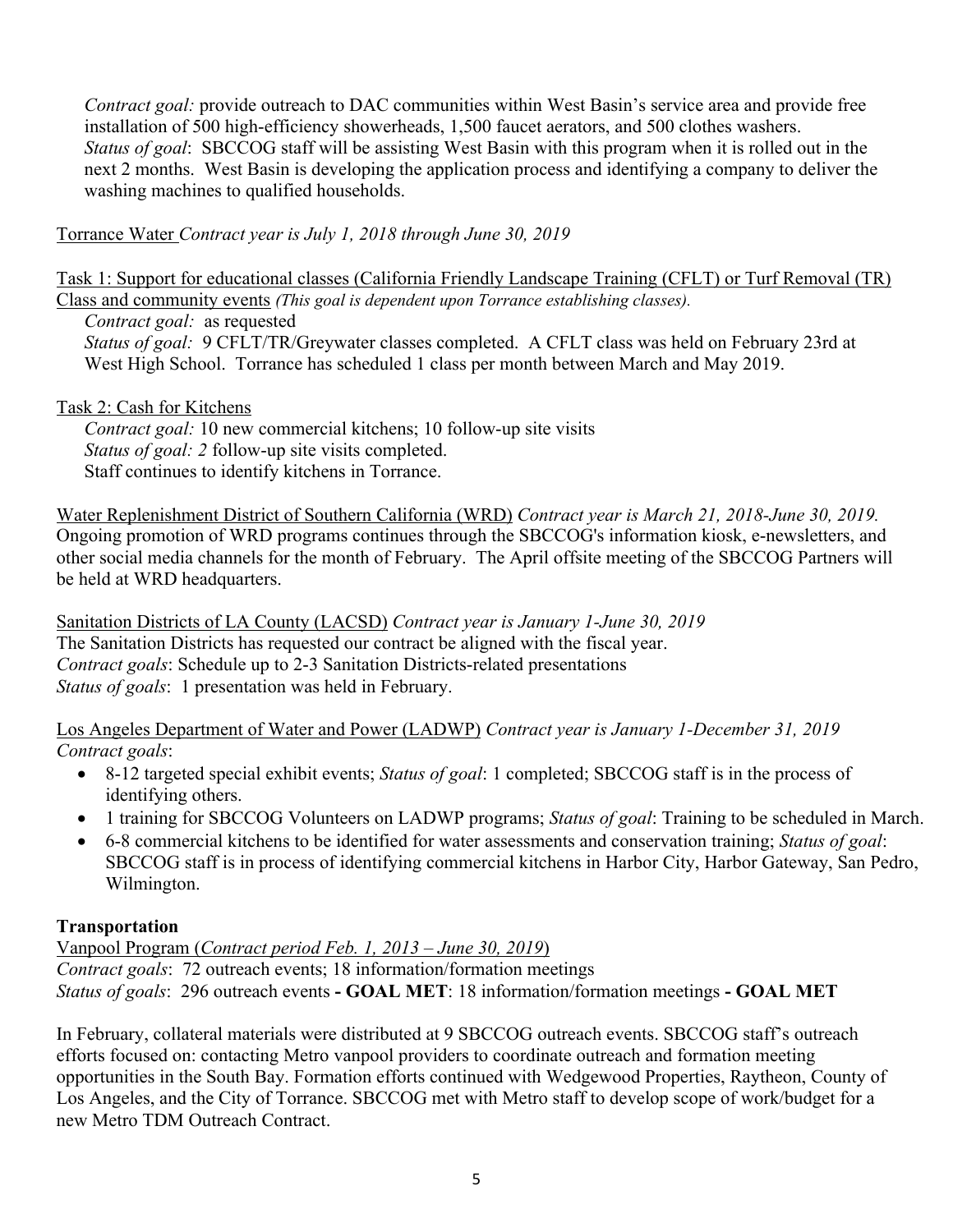## Metro Express Lanes (MEL) *(Contract period Aug. 1, 2015 – Jul. 31, 2019)*

*Contract goal*: 30 outreach events; 2 presentations *(This goal is dependent upon the availability of the mobile van). Status of goal*: 357 community events and 14 presentations completed. In addition, 28 SBESC e-newsletter articles have been facilitated by SBCCOG staff. **- GOAL MET**

SBCCOG continues to send multiple invitations and notices to Metro staff about future South Bay MEL events that would be at South Bay events including the SBCCOG's annual General Assembly.

### II. MARKETING, OUTREACH, & IMPLEMENTATION

#### Workshops, Trainings, & Exchanges

The following chart provides an overview of all registration events held in February 2019:

| Event<br>Date | <b>Event Name</b>                                                           | No.<br>Attended/No.<br>of RSVPs | Marketing Info. (how did they hear about the Workshop)                                                                                                                                                                                |                  |  |  |  |
|---------------|-----------------------------------------------------------------------------|---------------------------------|---------------------------------------------------------------------------------------------------------------------------------------------------------------------------------------------------------------------------------------|------------------|--|--|--|
| 2/2/2019      | Rain Barrel Distribution - Lomita<br>(405 rain barrels distributed)         | 252/471                         | Community Organization/Event: 8, Door Hanger: 40, Flyer:<br>157, Newspaper: 9, Online Calendar: 6, Other Social Media:<br>49, Postcard: 7, SBESC Email: 89, West Basin Social Media:<br>15, West Basin Website: 14, Word of Mouth: 37 | GF.<br><b>MS</b> |  |  |  |
| 2/7/2019      | Food Waste: What Is It & What<br>Can We Do About It? $-$<br>Manhattan Beach | 12/29                           | Email: 25, Friend or Family: 1, Website: 2, Other: 1                                                                                                                                                                                  | GF               |  |  |  |
| 2/23/2019     | California Friendly Landscape<br>Training – Torrance                        | 56/64                           | Email: 8, Flyer: 10, Friend or Family: 1, Local Publication: 36,<br>Social Media: 2, Website: 5, Other: 2                                                                                                                             | МL               |  |  |  |

#### Outreach Events

In February:

- 1 presentation
- 1 community events

Calendar year-to-date through 2019:

- 2 community events
- 2 business events
- 2 presentations
- 0 SCE Seminars
- 4 residential workshops
- 1 networking opportunity
- 0 employee events
- 9 meetings

• 3 residential workshops

1 business events

• 3 meetings

#### Top Tweet earned 569 impressions

**Guest Speaker Spotlight:** @santamonicacity's Rick Cole will address "civic well-being: coping with change" at this vear's General Assembly... ow.ly/QZf730nAG9t #20thGA2019 pic.twitter.com/G7L9HBJTWg



41 131 14

#### **Media**

Social Media

- SBCCOG -- Totals for Social Media (SBCCOG) *(top tweet – right)*
	- o Twitter: 188 followers total, 2,700 impressions\* month of February
	- o Facebook: 92 likes total, 94 impressions month of February